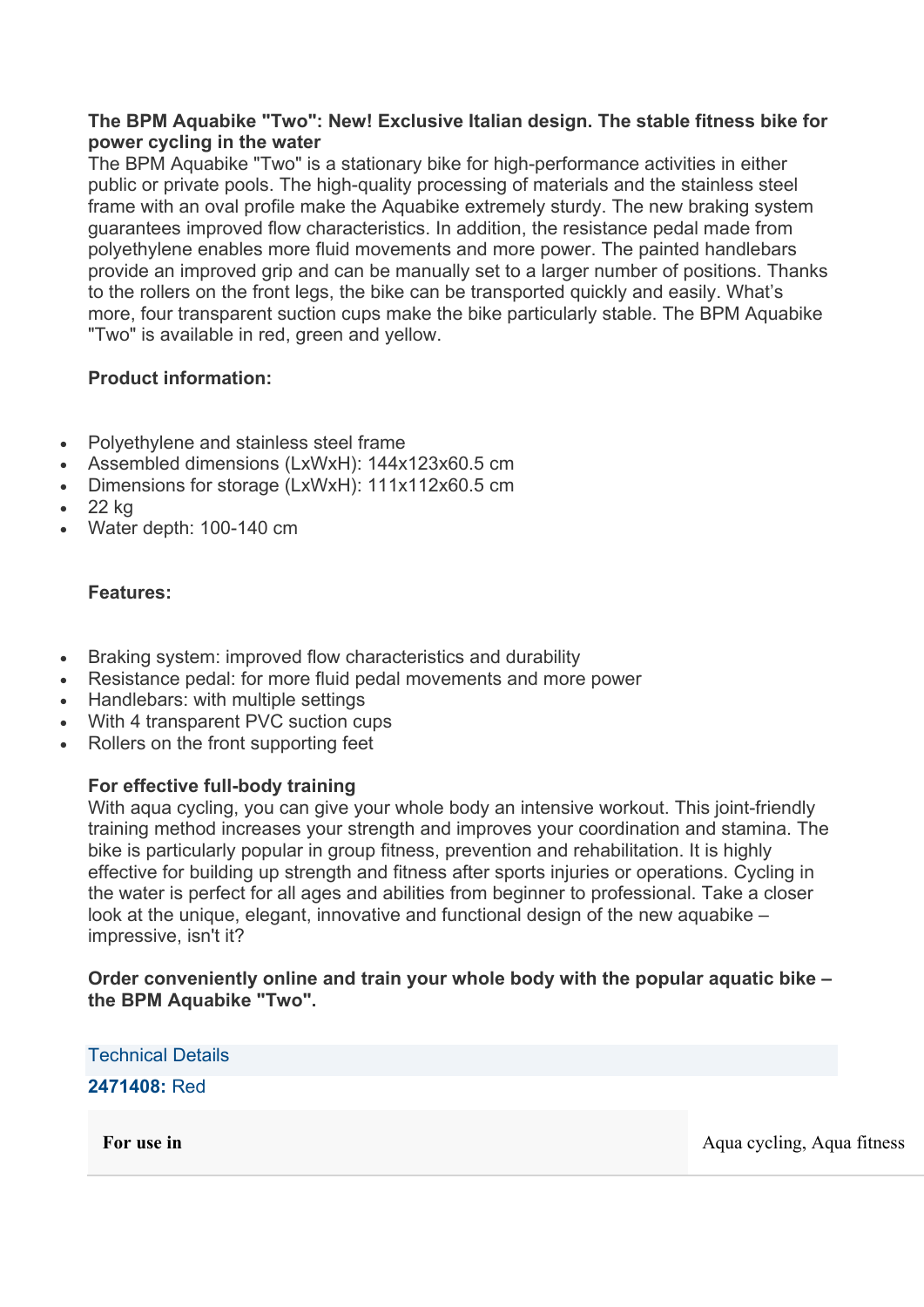| Water depth                 | Deep water, Shallow water |
|-----------------------------|---------------------------|
| <b>Frame material</b>       | Rustproof stainless steel |
| <b>Assembled dimensions</b> | $144x123x60.5$ cm         |
| Weight                      | $22 \text{ kg}$           |
| Max. load                   | $120 \text{ kg}$          |

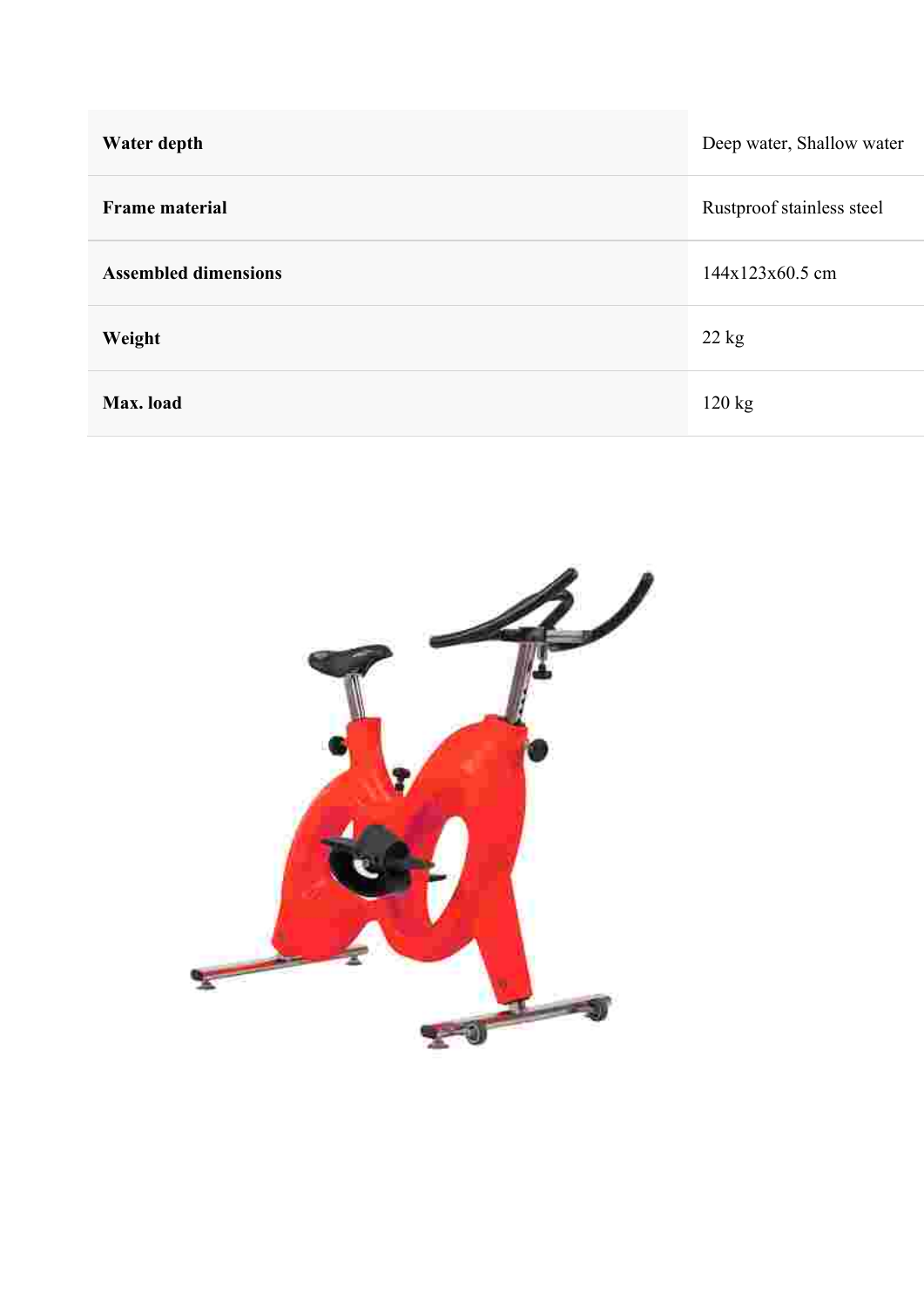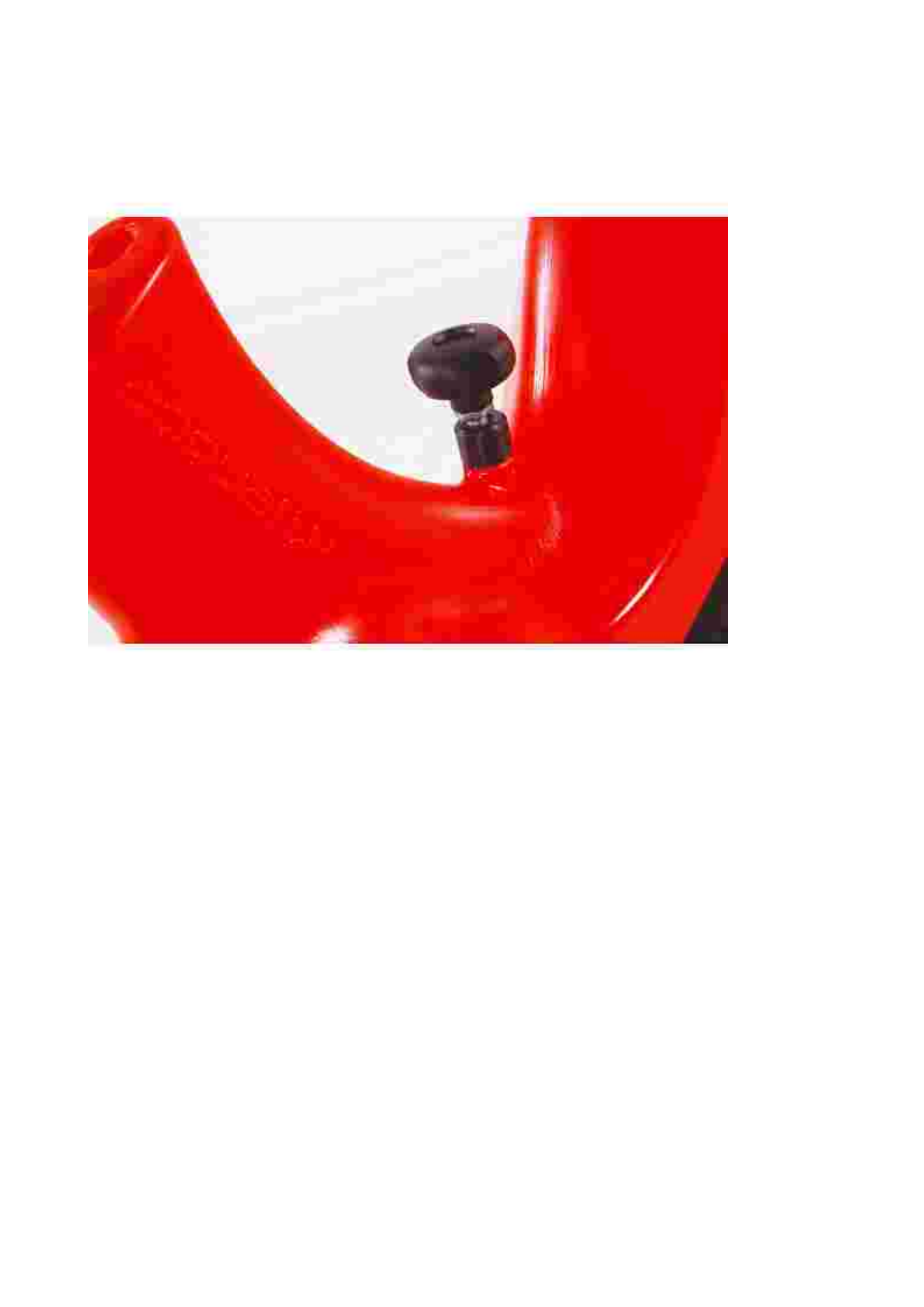